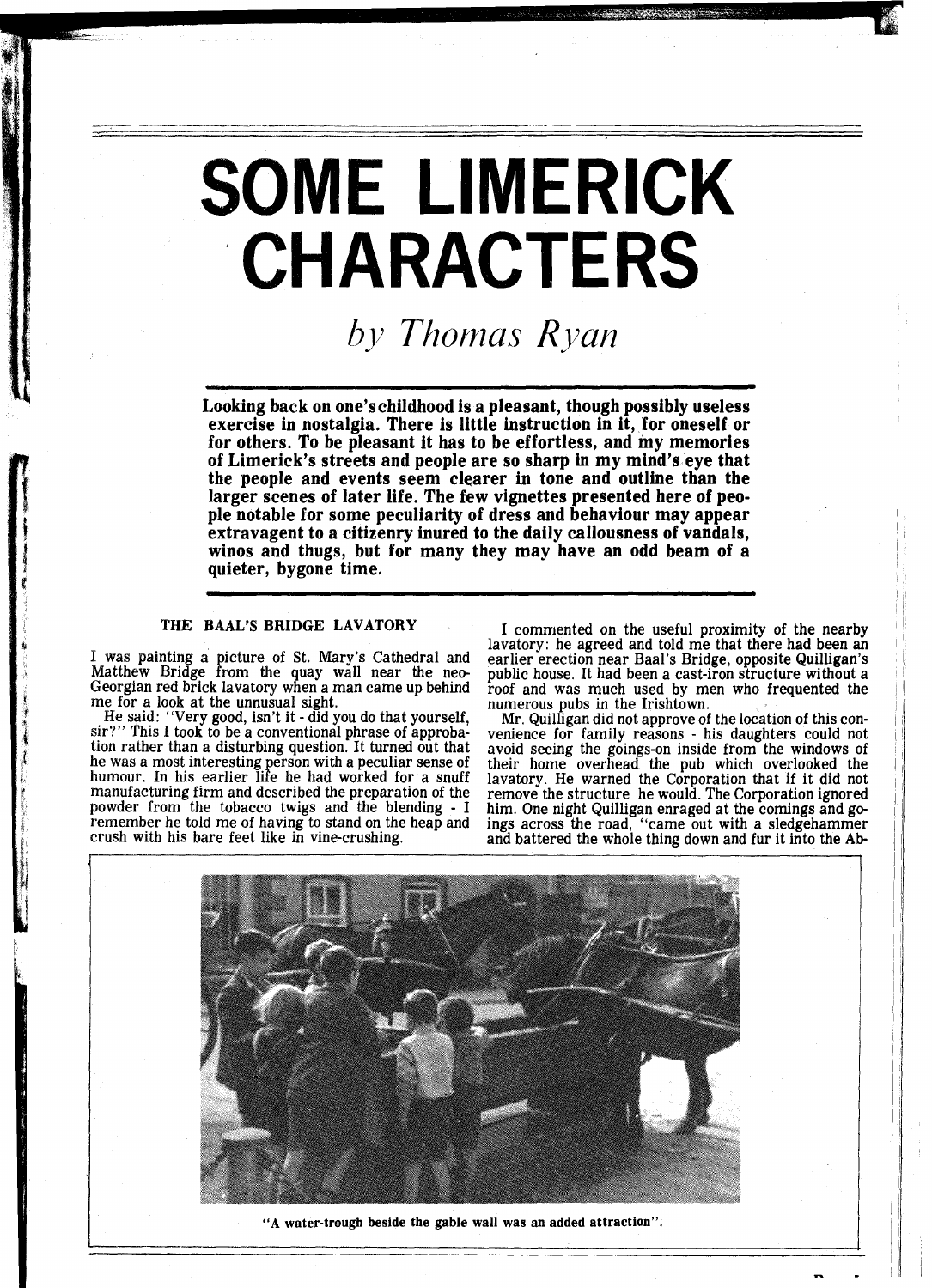While on the subject of departed conveniences mention<br>should be made of another. Up to about ten years ago<br>there was an impressive public lavatory at the top of Up-<br>per William Street - it was removed on the claim that it constituted a traffic hazard.

It was also a much used and appreciated convenience, especially by farmers who came to the nearby markets and fairs and who did their shopping in the street. A water-trough beside the gable wall of the lavatory was an extra attraction. The site of these conveniences has now been made into a mid-street car park.



#### 'Dan the Monkey's'

The lavatory was unusual of its kind because of the poetic injunctions to holy purity it displayed at eye level, framed under glass, directly above the urinals. The work of a local joiner, Jack Reddan, the rhyming couplets were brieflv to the point. as befits a transient, but compulsorily immobile, readership. One verse began, "Little boys be careful of your eyes".

The place was known as 'Dan the Monkey's', the unflattering sobriquet of its custodian. In his younger days 'Dan' had been a conscientious and hard-working caretaker of the lavatory. Indeed, the building was something of a model and was one of the best-kept public conveniences in Limerick. 'Dan' took a personal pride in keeping the place spic-and-span and clean-smelling, with its copper and brass fittings glittering.

But he became enfeebled and finally crippled with old age and was forced into reluctant retirement away from<br>his beloved lavatory. The Corporation no longer provided a full-time caretaker and the vandals had a field-day. The inside became run-down and dirty and,inexplicably, the Corporation took off the roof. The neglected, roofless structure became a sorry sight, and the Corporation eventually shed its responsibility by demolishing the building.

Up to its very end the lavatory was most useful socially, not only for its relieving function, but because it allowed hard-pressed mourners marching behind the funeral hearse to fall out with grace; they then waited until the procession had moved on its way to Mount St.

Alas, poor Mr. Reddan, for all his rhyming reverence, was referred to, inelegantly but not surprisingly, as 'the lavatory poet'.

Father Taheny was a Dominican priest attached to the citizen, Gerard 'The Poet' Ryan, to extract prizemoney

bey river". Some bits of it are probably there still. priory in Glentworth St. He was known, not only for any eccentricity of behaviour but for his unnusual ap 'DAN THE MONKEY'S' pearance. He had no neck!<br>which is discreted convincions are with some form of nervous disorder to which he was prone



Father Taheny.

The opening of the white cape and cowl, worn in the priory and church, was wide enough to allow him to do this in comfort, though it looked odd. But the restrictions of the black walking-out suit, with its stiff white collar, was another matter. Fr. Taheny got over this difficulty by wearing his collar just below his mouth.

The poor man was obliged to look under his eyes to see where he was going and this mannerism gave him a suspicious appearance - which was unfair, as he was affable, though'somewhat nervous.

Fr. Taheny was reputed to be an historian of distincipened when it did it would have had to be contrived.

#### 'MA YOR' ROCHE-KELLY

'Major' Roche-Kelly was a quiet man of gentlemanly aspect who wore a moustache and a belted raincoat. He was never a 'rise' and looked so sadly distinguishedthat our gibes were silenced and he went his way in peace. It was popularly said that he had been educated in Oxford<br>and had a brother a Protestant bishop. He took morning coffee at the Savoy where, despite his unwashed appearance and the glances of customers, he was well looked after by May Birmingham.<br>The 'Major' had a well-informed and lively mind and

FATHER TAHENY The 'Major' had a well-informed and lively mind and entered into collaboration with another well-known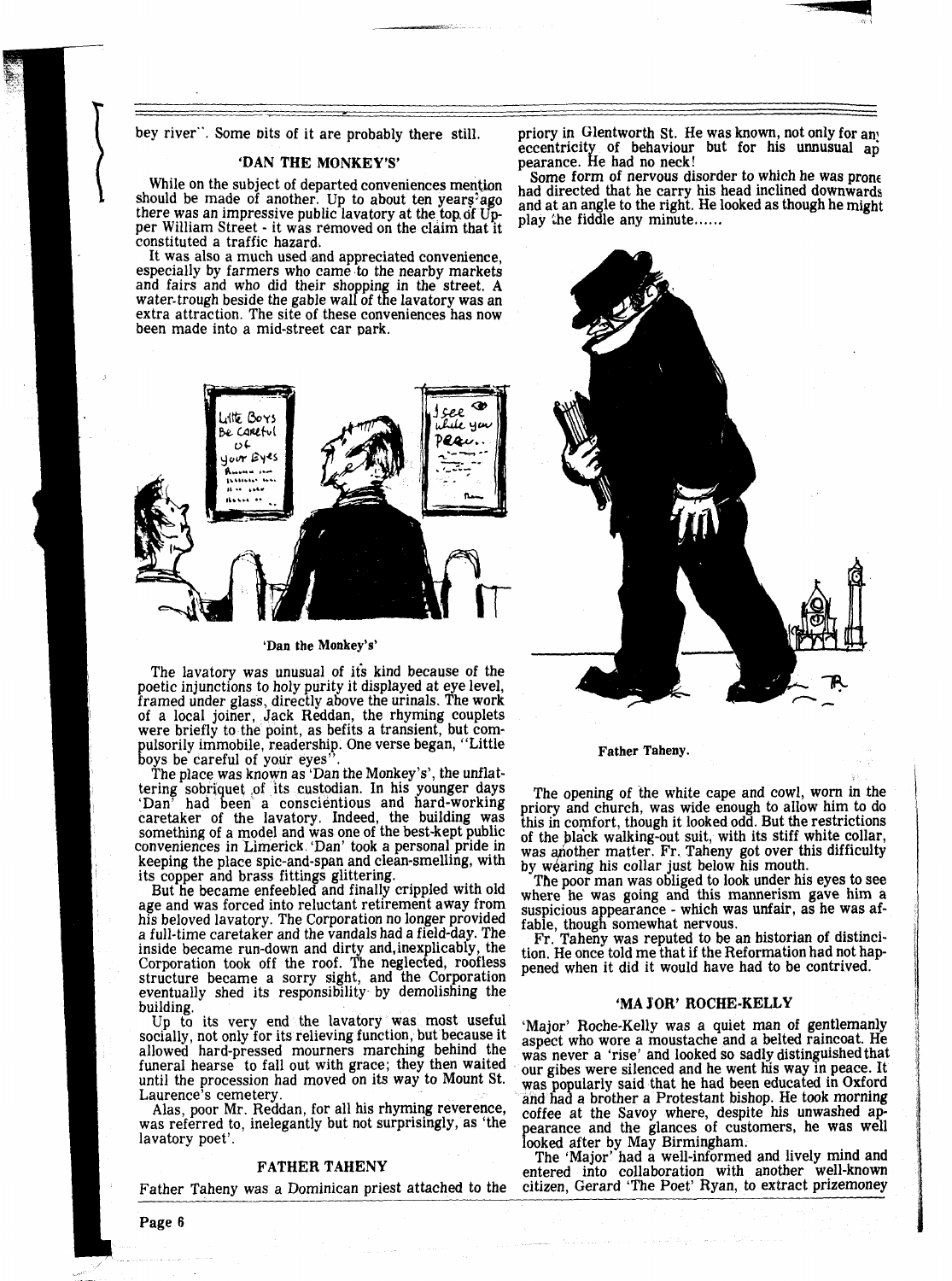**Journal. and the set of the set of the set of the set of the set of the set of the "Long Avenue".** 

Ξ 1y pıe ls ıt



'Major' Roche-Kelly.

# **MARY ANN WALSH**

Mary Ann Walsh was in a different category. She was what is now called an alcoholic; but we only knew her as a drunkard . She was famous for her uninhibited behaviour in public, letting fly in all directions - in every sense of that term.

Apparently, she came of a respectable background and had a grown-up family: drink was her undoing.

She could be violent when drunk, broke windows and had a fierce tongue. The local district justices, J.M. Flood and Dermot Gleeson, kept a benevolent eye on her and sentenced her to periods of incarceration in inclement weather. But as often as not they left her off scotfree.

On one such occasion, on the eve of a Munster senior rugby cup final, the delighted Mary stood ip in the dock of the court and, having thanked the justice for releasing her, concluded her remarks to him with the celebrated phrase: "Up Guinness and back Garryowen tomorrow! "

Mary Ann always wore a hat and coat, not a shawl, in attestation of superior social status, though the imressiveness of the ensemble was considerably modified by her face of flaming addiction.

#### **'PENNY BUN'**

'Penny Bun' was a quiet person. A tall, well-built country woman, more than 6 feet in height, with a soft sad face, Mary **Am** Walsh. she was soberly dressed in a heavy overcoat, and had her hair piled on her head in an Edwardian bun.

from quizmaster, Eamon Andrews, during his early She bothered no-one, paid her way and was well regar-<br>"Question Time" appearances at the Savoy. But that is ded for her independence and fortitude in the face of a "Question Time" appearances at the Savoy. But that is ded for her independence and fortitude in the face of a<br>another story and it has already been well told by Joe "come-down" in the world. She always carried a laden Malone in the December **1979** edition of **The Old Limerick** bag in either hand and lived in a little shack inclined

#### **'JACK'**

'Damn de Valera that got me out of my fine house in 'Jack'. He had a tongue and (to our delight) used it to the full. It was said that the Redemptorist Fathers gave him his dinner every day.

his dinner every day. 'Jack' was a dependable 'rise'. We would shout **"Up**  Dev!" to start him off. He never failed to respond to the well-tried bait.

#### **'JOHNNY RAW'**

Garryowen seemed to have a disproportionate quota of eccentrics; no doubt the proximity of the Mulgrave Street Asylum supplied a large number of these.

Many inmates, harmless people, were allowed out for walks, and to buy a twist of tobacco. One such was 'Johnny Raw', a tall, burly man who walked with both hands held stifly in his overcoat pockets. It gave him the look of a farmer-gangster. We used to call out: ''Take the guns out of your pockets, Johnny".

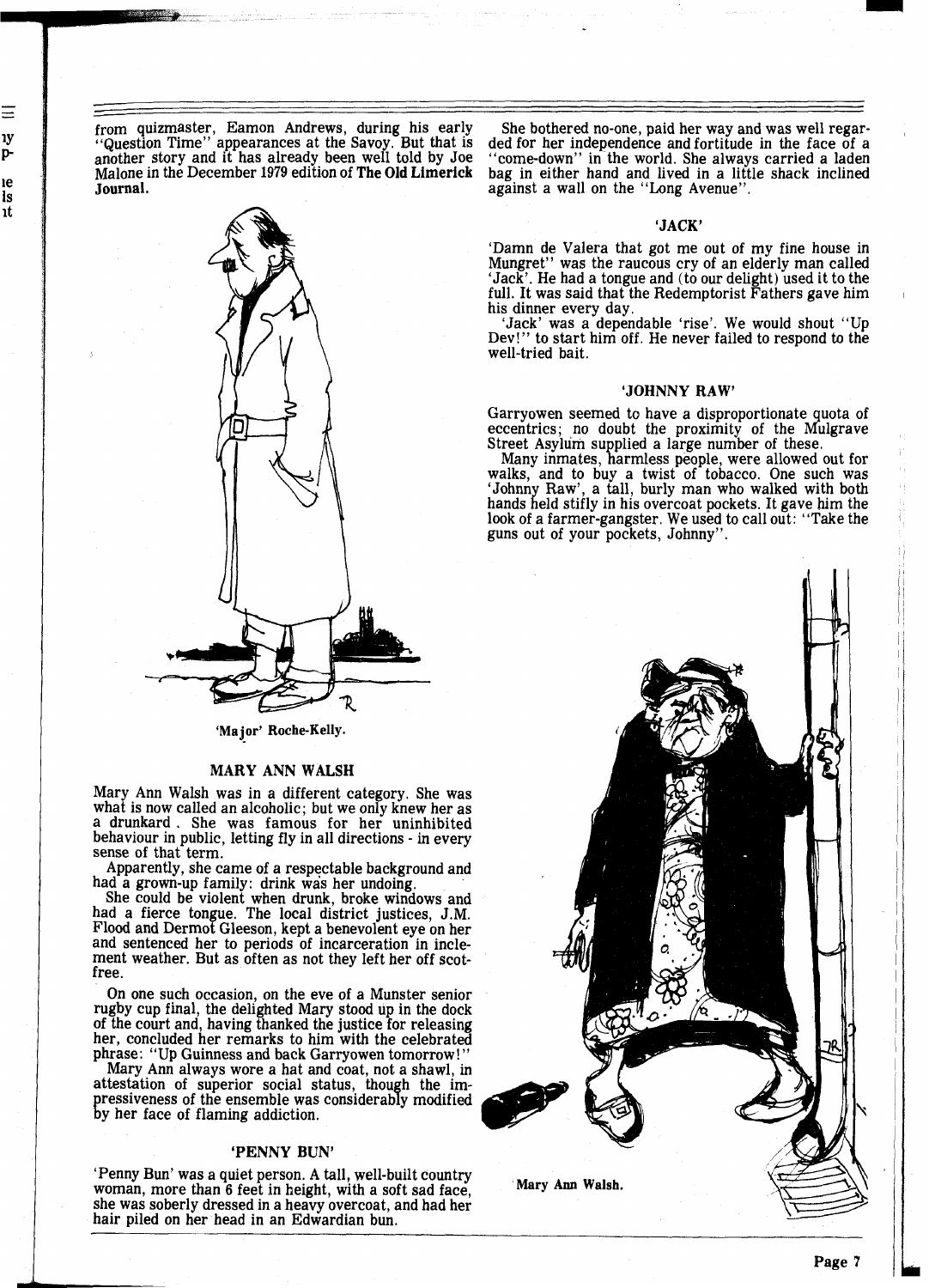## RYAN 'BULLEEN'

A much more formidable person was Ryan 'Bulleen' who owned lands in Garryowen and Singland. A man with owned iands in Garryowen and Singland. A man with<br>strong proprietorial instincts, he strenuously resisted any<br>trespass on his hands and hotly pursued - often on hor-<br>seback — marauding boys: sometimes he caught them<br>and ph trespass on his hands and hotly pursued - often on hor-<br>seback — marauding boys: sometimes he caught them

damages that required medical attention.<br>He was a powerful, patriarchal figure and greatly<br>feared.



'The Little Red Hen'.

#### 'ALICE DUCK-EGG'

Another famous 'rise' was 'Alice Duck-Egg'. She was a fiery little woman who lived in the Garryowen district and rarely moved outside that area.

She terrified all the small children attending St. John's Convent School.

## 'MICK THE GHOST'

Mick Moore was a Parkman who lived near the Dublin Road, beside the Groody river. He was a hardy fellow whose peculiarity was that of swimming all the year round.

Mick was undisturbed by social conventions. He was never known to wear swimming togs or to use a towel for<br>covering or drying himself. He dived daily, and<br>vigorously into the Groody and walked along its banks to dry himself.

He was nocturnal in his habits, and the early morning appearance of the naked Parkman emerging from the mist-enveloped river and sauntering through the lowlying meadows was, once seen, a vision never to be forgotten.

The habit earned for Moore the posthumous-sounding nickname, 'Mick the Ghost'.

#### 'MAD MARY'

'Mad Mary' walked up and down O'Connell Street all day. She was a tall, very thin person, with a long neck and a small, pinched head on top of it.

She wore the same gabardene all year round, a little too short at the knees for the time. 'Mary' always carried a handbag held tightly under her arm.

Judging from her loud mutterings some Guard had let her down. She often recited rhymes, many of a religious nature, such as this one:

## Holy Moses and the rod Holy Trinity, one God.

'Mary' stopped every few yards, said something loudly - and then moved on.

#### COUGH-NO-MORE

'Cough-No-More' operated in churches. This fellow was irritated by coughing, particularly during sermons.

His method of silencing an offender was to leave his own place and move to that part of the isle nearest the cougher and stare at him. It usually worked.

#### 'THE LITTLE RED HEN'

A minor celebrity was 'The Little Red Hen'. One of three sisters, she lived in a little lane off our street. She was a tiny person with big eyes like a marmoset. She wore a draped shawl from which thin twig-like legs, encased in dirty stockings, emerged.

'The Little Red Hen' drank a colourless liquid from a



'Johnny Raw'.